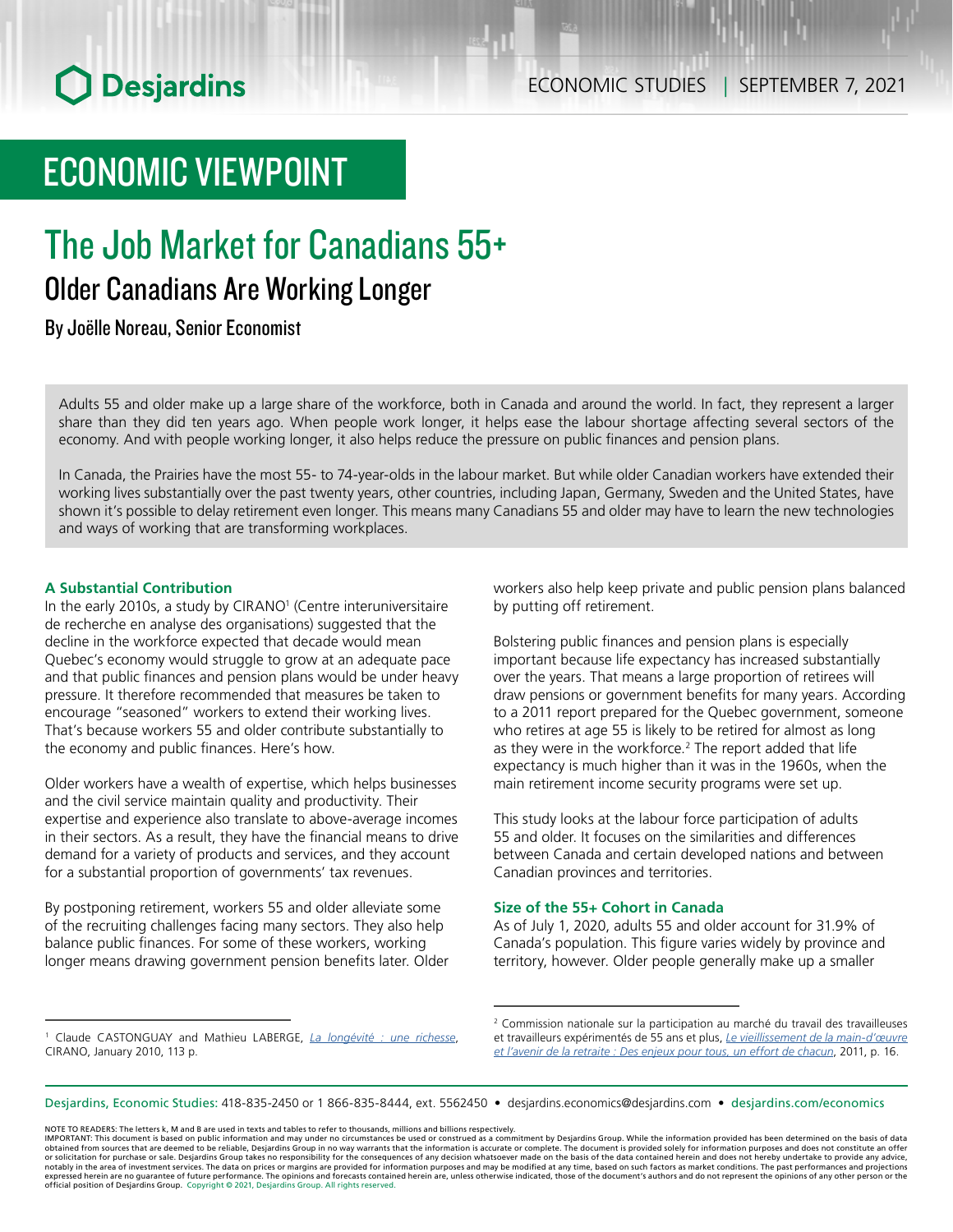share of the population in Western Canada, and an even smaller proportion in the territories. People 55 and older make up the largest share of the population in Newfoundland and Labrador (38.6%) and the smallest share in Nunavut (11.3%) (table 1).

These numbers are essentially the same for the 55 to 74 cohort, which is most likely to transition from work to retirement. As you can see in table 1, as of July 1, 2020, this group represents nearly a third (31.8%) of the Canadian population 15 to 74, which roughly corresponds to the working-age population. They make up more than 34% of the population in Quebec and the Atlantic provinces. In Alberta, they account for just 27.3%. And they make up even less of the population in the Northwest Territories (25.4%) and Nunavut (15.2%), reflecting just how young the population is in these regions.

The same provincial and territorial disparities can be seen in the median age. As of July 1, 2020, the median age in Canada is 40.9. But this figure obscures the extremes—Newfoundland and Labrador with a median age of 47.4 and Nunavut with a median age of 26.2. In both cases, Quebec is slightly above the Canadian average, while Ontario is slightly below.

Statistics Canada publishes demographic projections for all of Canada and for the provinces and territories. These projections are based on various growth scenarios, which range from slow to rapid, and include a few average growth scenarios.

Table 2 on page 3 shows the projections for one of these average growth scenarios.<sup>3</sup> According to these projections, adults 55 to 74 will go from representing 24.8% of the Canadian population in 2021 to 23.1% in 2031 and 21.6% in 2041. Their relative share of the total population will decrease primarily because the 75+ group will grow for a variety of reasons. These reasons include increased longevity, the influx of the baby boomers, and the smaller size of Generation X, which will take the place of the baby boomers in the 55 to 74 group. The trend is the same in Quebec, where the relative share of the 55 to 74 group will drop from 26.2% of the population to 24.4% to 22.3%. The only difference is that 55- to 74-year-olds represent slightly more of the population in Quebec than in Canada as a whole. This disparity will disappear over time, however.

According to the definitions generally used by organizations that produce statistics on labour and employment, employed persons hold a job or operate a business, whereas unemployed persons are without work but are available and actively looking for work. Together, unemployed and employed persons form the labour force.

## TABLE 1

## *Demographic data on Canada's provinces*

|                         | 55+/TOTAL<br><b>POPULATION</b><br>2016 | 55 TO 74/<br><b>15 TO 74</b> | <b>MEDIAN</b><br>AGE |
|-------------------------|----------------------------------------|------------------------------|----------------------|
| AS OF JULY 1, 2020      | %                                      | %                            | Years                |
| Newfoundland & Labrador | 38.6                                   | 38.7                         | 47.4                 |
| Prince Edward Island    | 34.7                                   | 34.8                         | 42.9                 |
| Nova Scotia             | 37.1                                   | 36.8                         | 45.0                 |
| New Brunswick           | 37.9                                   | 37.8                         | 46.1                 |
| Quebec                  | 34.4                                   | 34.3                         | 42.7                 |
| Ontario                 | 31.4                                   | 31.0                         | 40.4                 |
| Manitoba                | 28.6                                   | 29.4                         | 37.6                 |
| Saskatchewan            | 29.0                                   | 30.0                         | 37.8                 |
| Alberta                 | 26.2                                   | 27.3                         | 37.5                 |
| British Columbia        | 33.5                                   | 32.7                         | 42.2                 |
| Yukon                   | 28.4                                   | 30.9                         | 39.4                 |
| Northwest Territories   | 22.1                                   | 25.4                         | 35.5                 |
| Nunavut                 | 11.3                                   | 15.2                         | 26.2                 |
| Canada                  | 31.9                                   | 31.8                         | 40.9                 |

Note: Median age is the age that divides a population into two groups of equal size, i.e., half the people are older than age X, and half are younger than age X. Sources: Statistics Canada and Desjardins, Economic Studies

A study4 by Statistics Canada provides an overview of the medium-term trends in the labour force, defined as people 15 and older who are employed or unemployed in Canada's main census metropolitan areas (CMAs) (table 3 on page 3). The study is based on simulations run using labour force surveys and demographic trends from previous years. One hypothesis underlying the projections is that the population's participation rate drops sharply between the ages of 55 and 70. In 2017, the participation rate was 88.6% among 50- to 54-year-olds, and 17.5% for 70- to 74-year-olds.5

The forecasts initially show large variations in average annual labour force growth rates across the different CMAs<sup>6</sup> between 2017 and 2036. The rates range from 0.2% in CMAs in the Atlantic provinces to 1.5% in Toronto and 2.3% in Alberta. In Montreal, the average annual growth rate is forecast to be 1.2% during that period, but will be zero in Quebec's other CMAs. Immigration is the distinguishing feature between the large CMAs—Toronto, Montreal and Ottawa–Gatineau—and the other Ontario and Quebec CMAs.

<sup>&</sup>lt;sup>3</sup> This is scenario M3. Like the other scenarios, M3 is based on assumptions about the composite fertility index, life expectancy at birth, and interprovincial and international migration.

<sup>4</sup> Laurent MARTEL, *[The labour force in Canada and its regions: Projections to 2036](https://www150.statcan.gc.ca/n1/fr/pub/75-006-x/2019001/article/00004-eng.pdf?st=EWoRMS4K)*, Statistics Canada, March 20, 2019, 19 p.

<sup>&</sup>lt;sup>5</sup> These projections are partly based on prior trends. The reality could differ due to the impact of factors such as a change in outlooks for provinces whose economies are heavily dependent on natural resources. Similarly, the participation rates of people in different age groups may change due to changes in employment outlooks, government assistance programs, skill requirements, etc.

<sup>&</sup>lt;sup>6</sup> Statistics Canada *[defines](https://www150.statcan.gc.ca/n1/pub/93-600-x/2010000/definitions-eng.htm)* a CMA as a territory formed by one or more adjacent municipalities centred on a population centre or urban core. A census metropolitan area must have a population of at least 100,000, of which 50,000 or more must live in the core.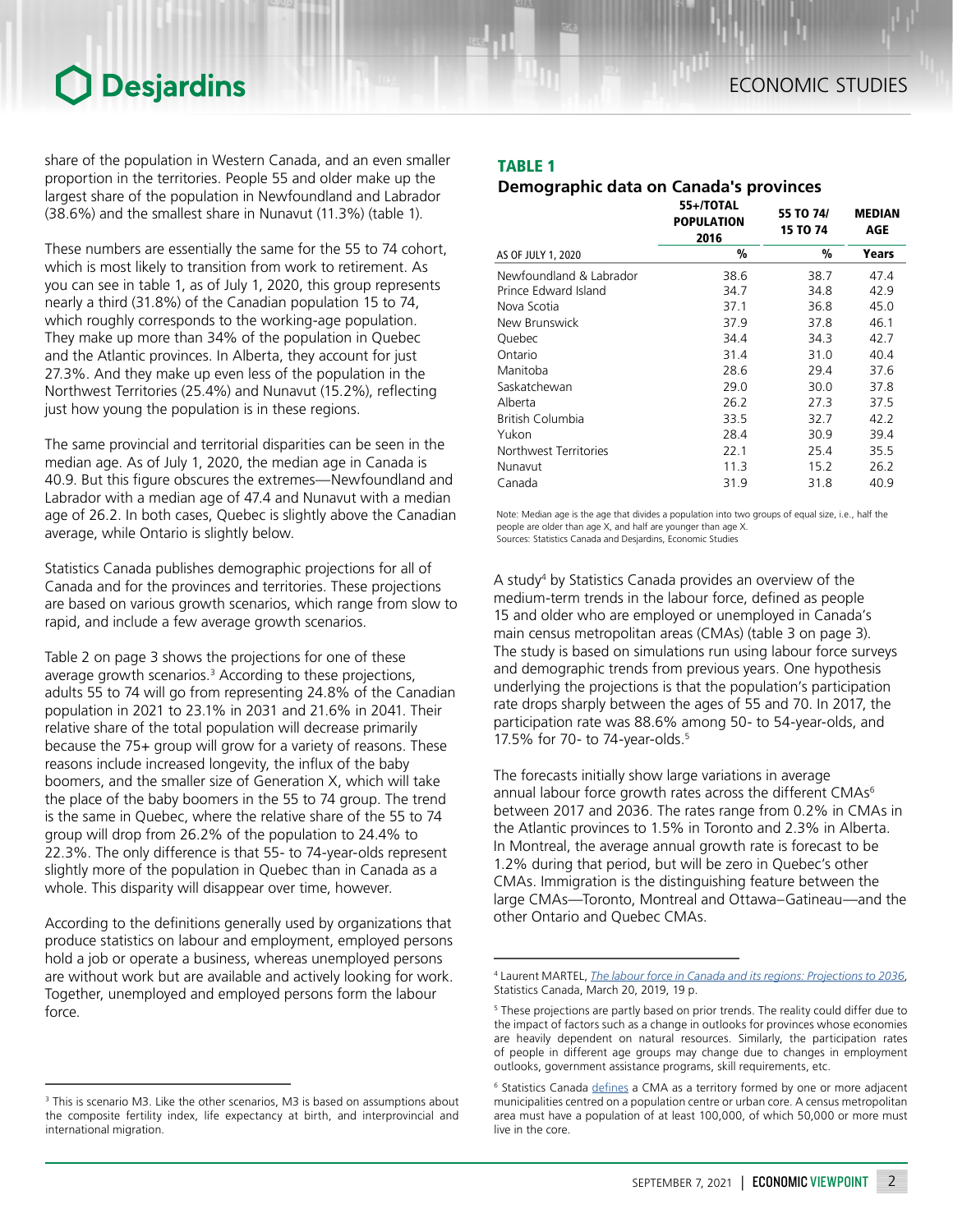## TABLE 2

### *Demographic projections by age group*

| IN THOUSANDS          |          |          | <b>AGE GROUP</b> |          |          | <b>TOTAL</b><br><b>POPULATION</b> | 55 to 74/<br><b>POPULATION</b> |
|-----------------------|----------|----------|------------------|----------|----------|-----------------------------------|--------------------------------|
| (EXCEPT IF INDICATED) | 55 to 59 | 60 to 64 | 65 to 69         | 70 to 74 | 55 to 74 |                                   | %                              |
| Canada                |          |          |                  |          |          |                                   |                                |
| 2021                  | 2.700.7  | 2.611.2  | 2.320.4          | 1.854.5  | 9.486.8  | 38,284.5                          | 24.8                           |
| 2031                  | 2,384.4  | 2.386.1  | 2.590.2          | 2.414.5  | 9.775.2  | 42.270.4                          | 23.1                           |
| 2041                  | 2.784.9  | 2.533.4  | 2.320.4          | 2.249.4  | 9.888.1  | 45,843.0                          | 21.6                           |
| Quebec                |          |          |                  |          |          |                                   |                                |
| 2021                  | 621.7    | 627.6    | 542.1            | 452.8    | 2.244.2  | 8.550.1                           | 26.2                           |
| 2031                  | 518.2    | 516.9    | 589.8            | 573.8    | 2.198.7  | 9.020.5                           | 24.4                           |
| 2041                  | 562.8    | 563.8    | 498.2            | 481.8    | 2,106.6  | 9.425.9                           | 22.3                           |

Sources: Statistics Canada and Desjardins, Economic Studies

## TABLE 3

## *Labour force projections in CMAs*

|                                | <b>AVERAGE</b><br><b>ANNUAL</b><br><b>GROWTH</b> | <b>PARTICIPATION RATE</b> |      | 55+/LABOUR FORCE |      | <b>RATIO: PARTICIPANTS 15+/</b><br><b>NON-PARTICIPANTS 65+</b> |      |
|--------------------------------|--------------------------------------------------|---------------------------|------|------------------|------|----------------------------------------------------------------|------|
| IN % (EXCEPT IF INDICATED)     | 2017 to 2036                                     | 2017                      | 2036 | 2017             | 2036 | 2017                                                           | 2036 |
| Atlantic                       | 0.2                                              | 65.9                      | 60.4 | 19.5             | 27.8 | 3.9                                                            | 2.3  |
| Montreal                       | 1.2                                              | 67.6                      | 65.3 | 18.6             | 23.3 | 4.2                                                            | 3.3  |
| Other CMAs in Ouebec           | 0.0                                              | 63.8                      | 57.4 | 20.5             | 25.3 | 3.0                                                            | 1.8  |
| Ottawa-Gatineau                | 1.1                                              | 67.3                      | 64.3 | 18.5             | 23.5 | 4.5                                                            | 3.0  |
| Toronto                        | 1.5                                              | 66.9                      | 65.5 | 20.0             | 25.6 | 4.7                                                            | 3.6  |
| Other CMAs in Ontario          | 0.7                                              | 64.8                      | 61.5 | 20.6             | 26.3 | 3.7                                                            | 2.5  |
| Winnipeg, Regina and Saskatoon | 1.5                                              | 68.5                      | 67.5 | 19.3             | 23.0 | 4.6                                                            | 3.7  |
| Alberta                        | 2.3                                              | 72.4                      | 70.6 | 18.6             | 23.0 | 6.1                                                            | 4.6  |
| Vancouver                      | 1.4                                              | 67.4                      | 62.7 | 20.0             | 24.7 | 4.5                                                            | 3.0  |
| <b>Territories</b>             | 1.2                                              | 73.5                      | 70.7 | 19.8             | 23.8 | 9.6                                                            | 5.6  |

CMA: Census metropolitan areas

Sources: Martel and Desjardins, Economic Studies

The participation rate is the number of people in the labour force, expressed as a percentage of the population 15 and older. Table 3 predicts a decline in the participation rate in all CMAs between 2017 and 2036 due primarily to the aging of the population. Because of the post-war baby boom, many in the labour force were fifty or older in 2017. Most of these workers will have retired by 2036, and there won't be enough new people entering the job market to make up for all the departures. As with population growth, the Atlantic CMAs and the Quebec CMAs other than Montreal are expected to have the lowest participation rates in 2036, at 60.4% and 57.4% respectively. If these trends persist, the participation rate will be the highest in the Alberta CMAs (70.6%) and the territorial CMAs (70.7%) in 2036.

Even bigger changes are expected between 2017 and 2036 with respect to the percentage of workers 55 and older in the labour force. This percentage, which was around 20% in all CMAs, will rise to around 25% during this time period. The Atlantic CMAs (27.8%) and non-Toronto Ontario CMAs (26.3%) are expected to have the highest percentages in 2036. These data suggest a dramatic aging of the workforce and relatively smaller cohorts of younger workers.

The percentage of people 65 and older in the labour force is also expected to change dramatically between 2017 and 2036. In all CMAs, it's expected to drop significantly as the baby boomers age, meaning that the remaining labour force will have to contribute more to maintain our collective prosperity. Non-Montreal CMAs in Quebec are expected to see the steepest decline in Canada and the lowest percentage in 2036 (1.8%).

The labour replacement index is another way to predict how demographic change could affect the job market in the coming decades. An index of 100 means the number of people entering the labour market (20- to 29-year-olds) is large enough to replace the number of people expected to leave it (55- to 64-year-olds).

According to graph 1 on page 4, both Quebec and Canada have labour replacement indexes below 100 this year. This is worrisome, especially in Quebec, where the index is much lower (82.5) than it is for Canada as a whole (94.6). Mass retirements in the 55 to 64 age group would exacerbate the current labour shortage in many sectors. Thankfully, the demographic projections show that the cohorts entering and exiting the job market should balance out in the 2020s, which would put the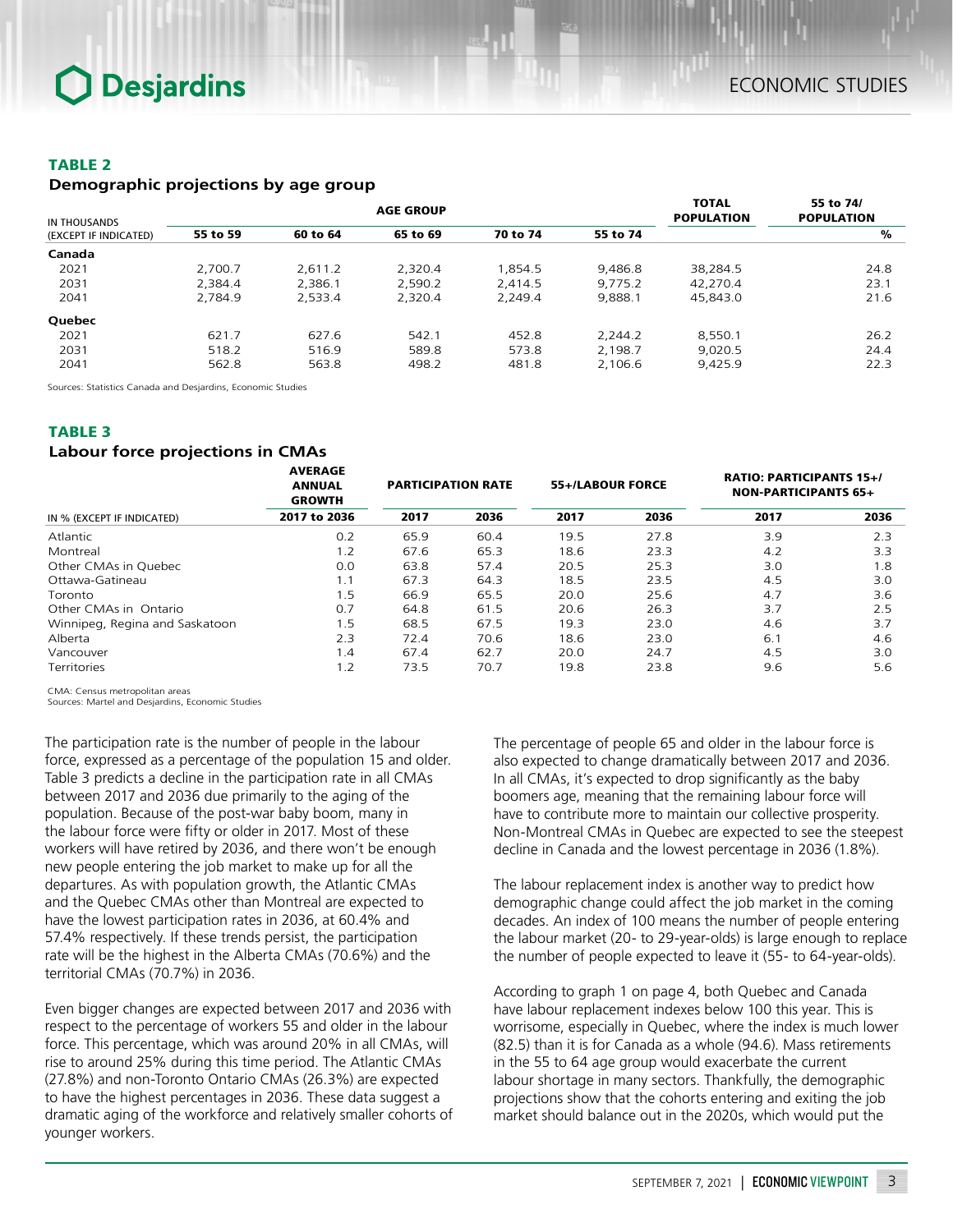#### GRAPH 1





Labour replacement index: The number of people 20 to 29 per 100 people 55 to 64

Sources: Statistics Canada and Desjardins, Economic Studies

Quebec index at around 100 in 2031 and 2041. Nationwide, it's expected that there will be more people entering the labour force than retiring starting in 2031.

These projections suggest that across Canada, and especially in Quebec and the Atlantic provinces, governments will be tempted to encourage workers 55 and older to extend their working lives as much as possible as the participation rate of the overall population declines. While adults 55 to 74 will represent a shrinking proportion of the total population over the next 20 years, some projections suggest that the share of workers 55 and older in the labour force could increase appreciably nationwide in the years to come.

#### **Working Longer**

Sooner or later, older workers who haven't already retired due to an illness, accident or other unforeseen event start thinking about leaving the labour market. When leaving is a choice, their decision is based on a variety of factors. Some factors are specific to the worker, while others have to do with their employer, industry or line of work or the economic outlook.

#### Several Factors at Play

The decision to retire can also hinge on social and cultural values. In the 1990s, Quebec workers often considered early retirement. There was even a popular expression, "Freedom 55". This marked a major change, as previous generations viewed 65 as the normal retirement age. Many public and private sector employers encouraged this new normal and set up early retirement programs featuring attractive retirement incentives. At the time, both public and private sector employers wanted to reduce the fiscal burden created by employees at the top of the pay scale. Unemployment was high, $<sup>7</sup>$  so it was easy to replace retirees.</sup> Governments may also have wanted to make room for young people, as Generation X was coming onto the job market.

Perceptions of retirement changed again with the new millennium. For a growing number of people, the prospect of working after they were eligible for retirement seemed possible, and even desirable, given the many factors<sup>8</sup> at play:

- Longer, healthier life expectancy,
- Higher education level among workers nearing retirement age,
- Work that was less physically demanding in many fields,
- The growing scarcity of defined-benefit pension plans,
- The need to socialize and stay busy,
- Lower savings rates and lower returns on investment, especially in the early 2000s,
- Fear of outliving one's retirement savings,
- Various tax and regulatory relief measures that made it easier to work while drawing a pension<sup>9</sup>,
- More flexibility from employers who offer part-time work.

The average retirement age in Canada fell from about 65 in the late 1970s to 60.9 in 1998, then rose to 63.6 in 2016.10

Shifting attitudes toward retirement age can be seen in the long-term trends in participation rates. As graph 2 on page 5 shows, the participation rate for Canadians 55 and older rose substantially between 2000 and 2020 after declining from 1980 to 2000. The same is also true in Quebec, but with somewhat lower participation rates than Canada as a whole (graph 3 on page 5).

Graphs 2 and 3 on page 5 also show how the change differs by sex. In the 1980s, the participation rate of Canadian women 55 and older declined much less than that of their male counterparts. The subsequent rise that began in the 1990s was proportionally larger. Women may want to delay retirement simply because they don't have the same financial means. According to one study, women retire with 30% less savings than men do. This gender disparity is partly due to lower pay and more career interruptions. And because women have a longer life expectancy, on average they have to work two years more than men to have enough income for retirement. By 2020,

<sup>7</sup> It was 9.6% for Canada and 11.8% for Quebec in 1996.

<sup>&</sup>lt;sup>8</sup> National Seniors Council, 2011, and Carrière, Y., et. al. 2015; reported in ESDC (2018), p. 10.

<sup>9</sup> A recent study showed that the tax incentive for remaining in the workforce introduced by the Quebec government in 2012 yielded the hoped-for results, J.-M. COUSINEAU et P. TIRCHER, *[Une évaluation de l'effet du crédit d'impôt pour](https://cffp.recherche.usherbrooke.ca/wp-content/uploads/2021/04/cr_2021-06_Analyse_du_CIPC.pdf) [la prolongation de carrière](https://cffp.recherche.usherbrooke.ca/wp-content/uploads/2021/04/cr_2021-06_Analyse_du_CIPC.pdf)*, Université de Sherbrooke, Chaire en fiscalité et en finances publiques, April 2021, 24 p.

<sup>10</sup> Emploi et Développement social Canada (2018), p. 11.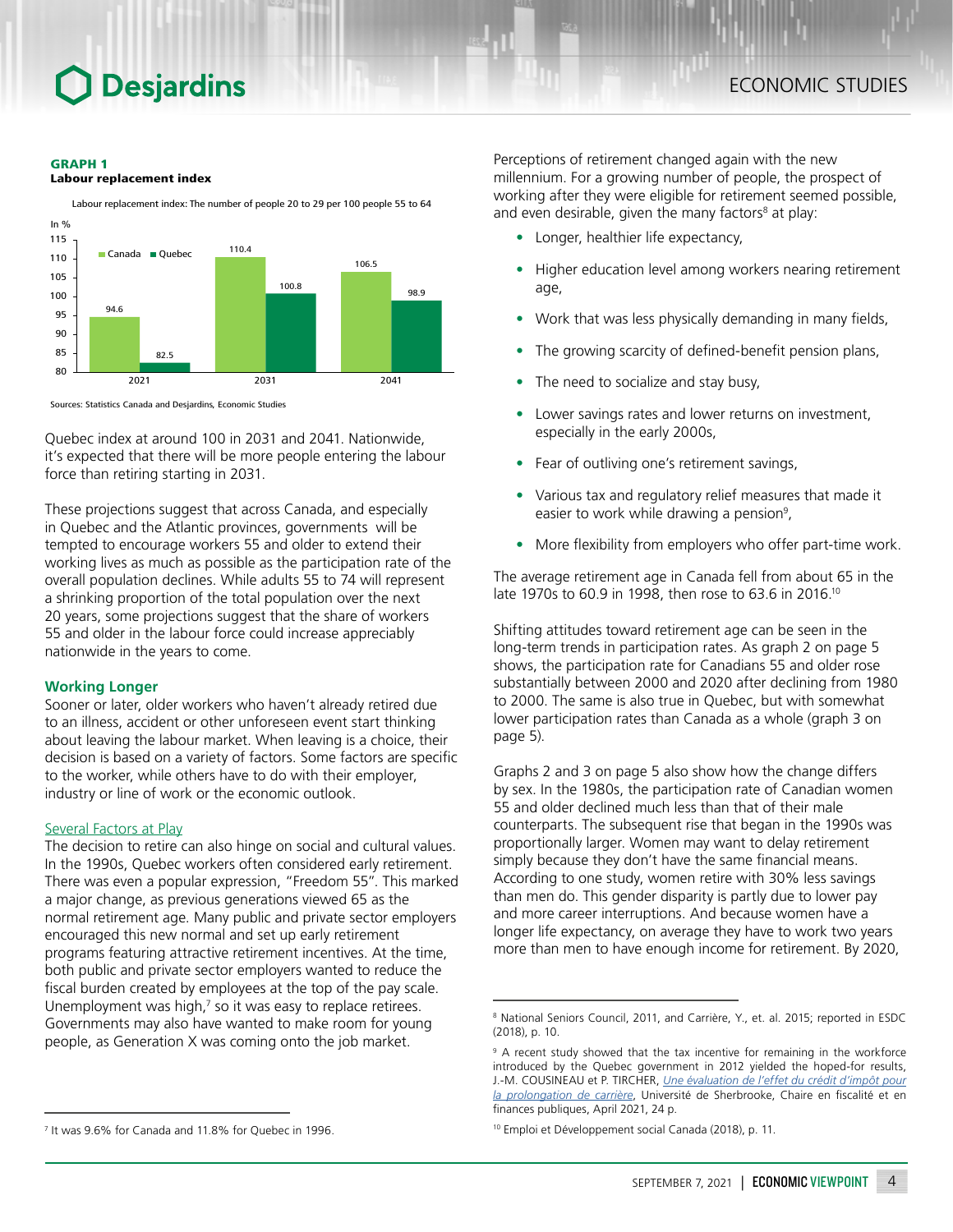#### GRAPH 2

Canada: The participation rates of those 55 and older have been rising since the early 2000s



Sources: Statistics Canada and Desjardins, Economic Studies

#### GRAPH 3

Quebec: The participation rates of those 55 and older are on the rise, but remain lower than the Canadian average



Sources: Statistics Canada and Desjardins, Economic Studies

the gap between the participation rates of men and women 55 and older was much smaller than it was in 1980. However, the over 55 participation rate is much lower among women than men, though this gap is closing among younger generations.

#### Main Obstacles

Although the labour market participation of Canadians 55 and older has gone up substantially over the last twenty years, some in this group have had to retire even though they wanted to keep working. A number of factors can make older workers leave a job they love or give up trying to find a new job to feel useful, increase their income or just have a sense of belonging.

For some people, the ability to deal with stress declines over the years, and they can no longer cope with the pressure of deadlines and productivity demands.<sup>11</sup>

And some employers believe that older workers are less productive, more at risk of a workplace accident or illness, or more resistant to change.12 While this may be true of some

workers and some situations, seasoned workers can face fairly explicit ageism as well.

Lack of education can also be an obstacle to working longer. As you can see in graph 4, in 2020, the labour market participation of Canadians 55 and older was nearly four times higher among university graduates (45.1%) than it was among people who had eight years of education or less (12.4%). The situation was similar in Quebec (graph 5). Unsurprisingly, the labour market participation rate of Canadians 55 and older was much lower than that of adults 25 to 54, regardless of education level.

#### GRAPH 4

#### Canada: The participation rate is higher among university graduates, even among those 55 and older



Sources: Statistics Canada and Desjardins, Economic Studies

#### GRAPH 5

#### Quebec: The participation rate of those 55 and older is higher for people with university degrees



Sources: Statistics Canada and Desjardins, Economic Studies

Even if older workers have some post-secondary education, their skills may no longer be recognized or meet current standards in their field. In some cases, new requirements force older workers to have degrees or certificates that didn't exist when they were in school.13 These workers must therefore update their computer and technical skills to land a job in a quickly changing field or just continue doing their job to their employer's satisfaction.

<sup>11</sup> VAILLES, Francis, [Le stress pousse à la retraite,](https://www.lapresse.ca/affaires/2021-04-06/le-stress-pousse-a-la-retraite.php#:~:text=Une%20augmentation%20d%27un%20point,de%20gestion%2C%20rapporte%20notre%20chroniqueur.) *La Presse+*, April 6, 2021.

<sup>12</sup> Emploi et Développement social Canada (2018), p. 12.

<sup>13</sup> Emploi et Développement social Canada (2018), p. 13.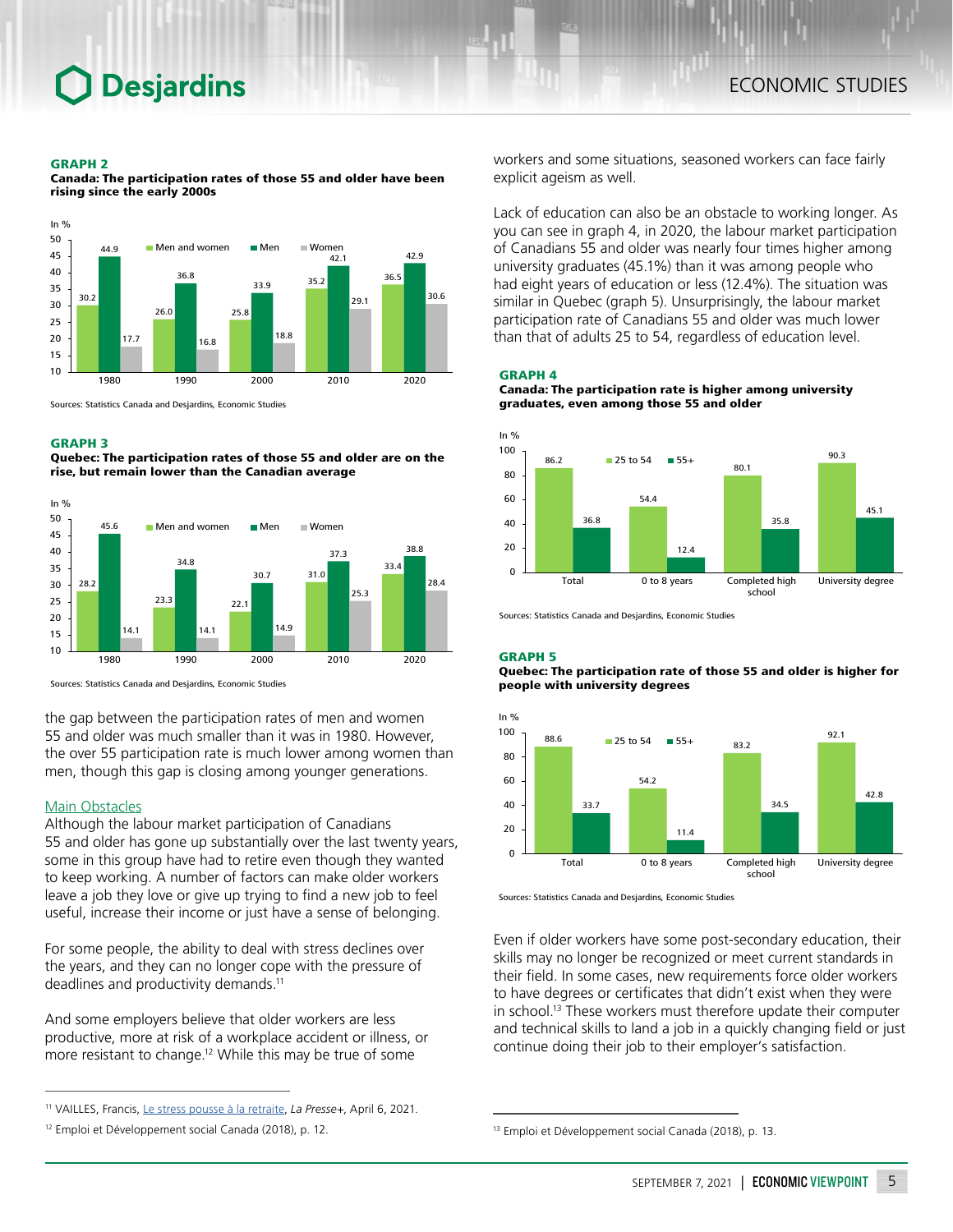Finally, older workers are less likely to move within or outside their province, which could prompt them to retire rather than take a transfer or look for a new job in another region.<sup>14</sup>

### **The 55+ Job Market in Canada and Other Countries**

Using data from the Organisation for Economic Co-operation and Development (OECD) and the International Labour Organization, we can compare the Canadian job market for adults 55 and older with the markets in other countries. But because the latest numbers released by these organizations date to 2019, we don't know how much the pandemic disrupted labour markets.

### Median Age of the Labour Force

Table 4 shows the median age of the labour force globally, in Canada, and in eight other countries selected for their proximity to Canada (the United States), their similar size to Canada (United Kingdom, France, Germany, Australia) or to Canada's biggest provinces (Sweden, Belgium), or their population's high average age (Japan). Africa and China are also shown. The median age is the age that divides a population into two groups of equal size. That means in table 4, the labour force is equally distributed above and below the median age indicated.

### TABLE 4

## *Median age of labour force in various countries in 2010 and 2019*

|                      |      | <b>MALES AND</b><br><b>FEMALES</b> | <b>MALES</b> | <b>FEMALES</b> |
|----------------------|------|------------------------------------|--------------|----------------|
| <b>IN YEARS</b>      |      |                                    |              |                |
| Canada               | 2010 | 41.1                               | 41.3         | 40.9           |
|                      | 2019 | 41.4                               | 41.7         | 41.0           |
| Australia            | 2010 | 39.4                               | 39.4         | 39.3           |
|                      | 2019 | 39.9                               | 39.9         | 39.9           |
| Belgium              | 2010 | 40.8                               | 41.2         | 40.3           |
|                      | 2019 | 42.1                               | 42.4         | 41.9           |
| France               | 2010 | 40.8                               | 40.6         | 41.1           |
|                      | 2019 | 42.3                               | 42.1         | 42.6           |
| Germany              | 2010 | 43.0                               | 43.0         | 42.9           |
|                      | 2019 | 44.5                               | 44.2         | 44.9           |
| Japan                | 2010 | 44.2                               | 44.6         | 43.7           |
|                      | 2019 | 46.5                               | 46.9         | 46.0           |
| Sweden               | 2010 | 41.9                               | 42.0         | 41.8           |
|                      | 2019 | 42.2                               | 42.3         | 42.1           |
| United Kingdom       | 2010 | 40.7                               | 40.8         | 40.7           |
|                      | 2019 | 41.5                               | 41.4         | 41.5           |
| <b>United States</b> | 2010 | 41.7                               | 41.5         | 41.9           |
|                      | 2019 | 41.4                               | 41.4         | 41.4           |
| Africa               | 2010 | 33.5                               | 33.7         | 33.3           |
|                      | 2019 | 34.1                               | 34.3         | 33.8           |
| China                | 2010 | 39.1                               | 39.5         | 38.6           |
|                      | 2019 | 41.6                               | 42.0         | 41.0           |
| World                | 2010 | 37.6                               | 37.5         | 37.8           |
|                      | 2019 | 38.9                               | 38.7         | 39.1           |

Source : International Labour Organization estimates

For Canada, you can see that the median worker age didn't change much between 2010 (41.1) and 2019 (41.4), and that it was about the same in 2019 for men (41.7) and women (41.0). This is in line with other developed nations, but there are some differences. The median age of the labour force has risen substantially in the last decade in Belgium, France, Germany and Japan. In 2019, Japan (46.5) and Germany (44.5) had the biggest disparity with Canada (41.4).

In 2019, Canada and the eight other developed nations had median labour force ages that were higher than the global average (38.9). For Canada (41.4), the difference was 2.5 years. The gap was much larger (7.3 years) with Africa (34.1). However, the difference with China was slight. There, the median worker age only exceeded Canada's by 0.2 years.

Globally, in Canada and in the other countries in table 4, there's no substantial difference between the median ages of male and female workers.

### Share of 55- to 74-Year-Olds in the Population

Graph 6 shows the relative share of adults 55 to 74 in some countries. This figure varies little from one country to the next, with the United Kingdom having the smallest share (27.7%) and Sweden the largest (30.5%). When these numbers are broken down into five-year age bands (table 13 in Appendix 1), slightly larger differences emerge in the older groups. This is most noticeable in the case of Germany, where 70- to 74-year-olds represent just over half the share of the 55 to 59 group. Everywhere else, the difference between the two bands is less pronounced. In Japan, there are more 70- to 74-year-olds (7.7%) than 55- to 59-year-olds (6.9%). Meanwhile Canada and the United States have very similar percentages in each five-year band.

GRAPH 6





Sources: Organisation for Economic Co-operation and Development and Desjardins, Economic Studies

#### **Share of Workers 55 to 74 in the Labour Force**

There are striking differences in the share of adults 55 to 74 in the labour forces of the various countries shown. The share is appreciably larger in Japan (27.3%) than it is in France 14 Emploi et Développement social Canada (2018), p. 14.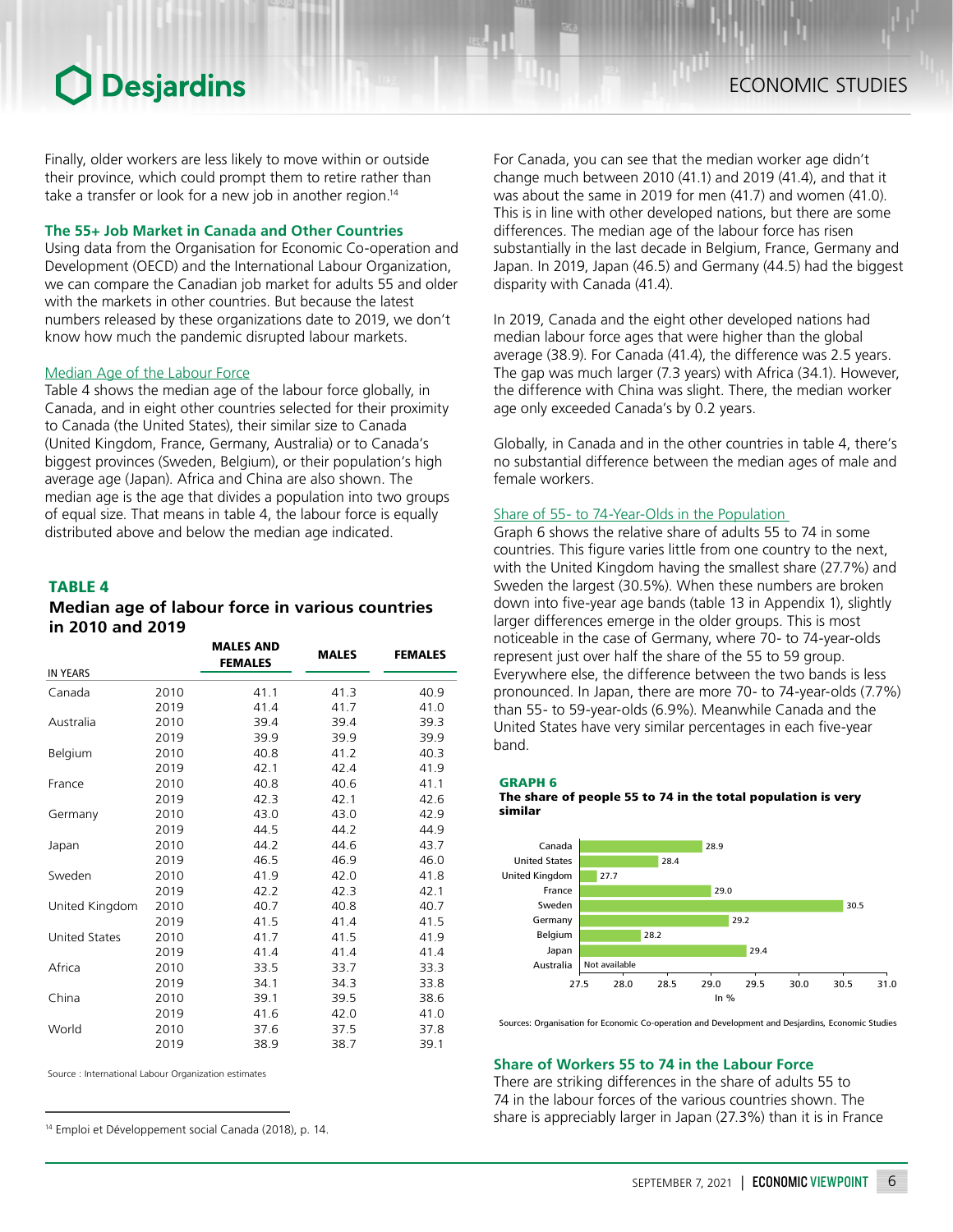(17.3%) and Belgium (17.0%). Canada is in between (21.1%). The five‑year bands (table 14 in Appendix 1) show that labour market participation declines rapidly as worker age increases. The Belgians and the French leave the workforce most abruptly. Their labour market participation goes from 11.2% among 55- to 59-year-olds to 0.3% among 70- to 74-year-olds. The differences from one age band to the next are much smaller in Japan. As with the demographic data in graph 6 on page 6, Canada and the United States have fairly similar numbers and are in the middle of the pack.

### **Participation Rate**

Table 5 shows the participation rates of various cohorts in the 55 to 74 age group in Canada and the eight other OECD nations. It also includes the participation rate for all 37 OECD member nations.

First, you can see that the participation rate of the 55 to 59 cohort is lower than that of the 25 to 54 cohort. The difference is at least 10 percentage points across the board,

#### TABLE 5

### *Participation rate of people 55 to 74 in various countries*

|                      | 25 TO<br>54 | 55 TO<br>59 | 60 TO<br>64 | 65 TO<br>69 | <b>70 TO</b><br>74 |
|----------------------|-------------|-------------|-------------|-------------|--------------------|
| IN $%$               |             |             |             |             |                    |
| Canada               | 87.4        | 75.8        | 56.9        | 28.8        | 14.1               |
| <b>United States</b> | 82.5        | 72.9        | 57.5        | 34.3        | 19.8               |
| United Kingdom       | 86.7        | 76.8        | 58.0        | 23.5        | 10.3               |
| France               | 87.4        | 77.1        | 35.4        | 7.8         | 3.0                |
| Sweden               | 91.2        | 89.0        | 73.8        | 25.0        | 11.2               |
| Germany              | 88.0        | 83.8        | 63.7        | 18.1        | 8.2                |
| Belgium              | 84.8        | 72.3        | 34.4        | 5.8         | 2.6                |
| Japan                | 87.9        | 83.7        | 71.9        | 49.5        | 32.6               |
| Australia            | 84.9        | 74.9        | 58.5        | 29.0        | n/a                |
| OECD                 | 82.8        | 73.5        | 54.4        | 34.3        | 16.9               |

OECD: Organisation for Economic Co-operation and Development; n/a: not available Source: OECD

except in Sweden (2.2 points) and Japan (4.2 points). Predictably, the participation rate drops off as you move into higher age groups. Belgium and France have the steepest declines, while the decrease is much more gradual in Japan. The participation rate of Canadians under 65 is fairly similar to the OECD average. But the Japanese are much more active than Canadians, regardless of age group. In the 55 to 59 band, Canadians (75.8%) lag behind the Japanese (83.7%), the Germans (83.8%) and especially the Swedes (89.0%). The Germans and Swedes are also very active between the ages of 60 and 64, but their participation rates drop off sharply from age 65 to 74.

#### Unemployment Rate

Table 6 shows the share of 55- to 74-year-olds among the unemployed in the countries listed. Once again, Japan has the largest share (23.5%), while Belgium has the smallest (12.6%). Canada has the second-highest rate (19.1%), but is well behind Japan.

To assess whether workers 55 to 74 experience more or less unemployment than the rest of the labour force, we divide their share of the unemployed population by their share of the labour force. This is called the relative incidence of unemployment (RIU). See the last column on the right in table 6. The index is below 1.00 in the nine countries listed, which means that, across the board, 55- to 74-year-olds experience less unemployment than the rest of the labour force. Canada has the highest RIU. That means Canadian workers 55 to 74 experienced more unemployment in 2019 than their counterparts in the other eight countries.

#### **Takeaways**

The demographics and labour markets in these countries are very similar, but they do have a few notable differences. Japan has by far the most older workers in its labour force, including workers over 74. Conversely, France and Belgium have the lowest labour market participation among adults 55 and older. The Germans and Swedes remain very active between the ages of 55 and 64.

## TABLE 6

## *Share of people 55 to 74 among unemployed workers in various countries in 2019*

|                      | -        | -        |          |                 |          |      |
|----------------------|----------|----------|----------|-----------------|----------|------|
| IN $%$               | 55 TO 59 | 60 TO 64 | 65 TO 69 | <b>70 TO 74</b> | 55 TO 74 | RIU* |
|                      |          |          |          |                 |          |      |
| Canada               | 8.7      | 7.3      | 2.3      | 0.8             | 19.1     | 0.91 |
| <b>United States</b> | 6.8      | 5.0      | 2.8      | 1.5             | 16.1     | 0.73 |
| United Kingdom       | 7.0      | 5.1      | 2. ا     | 0.3             | 13.6     | 0.69 |
| France               | 8.5      | 4.4      | 0.4      | 0.1             | 13.4     | 0.77 |
| Sweden               | 6.5      | 5.4      | 0.9      | 0.4             | 13.2     | 0.63 |
| Germany              | 10.0     | 8.0      | 0.7      | 0.1             | 18.8     | 0.80 |
| Belgium              | 8.1      | 4.2      | 0.3      | 0.0             | 12.6     | 0.74 |
| Japan                | 7.4      | 7.4      | 6.2      | 2.5             | 23.5     | 0.86 |
| Australia (2018)     | 6.5      | 4.9      | 0.9      | n/a             | n/a      | n/a  |

n/a: not available; \* Relative incidence of unemployment among people 55–74 (share of unemployed/share of labour force). Sources: Organisation for Economic Co-operation and Development and Desjardins, Economic Studies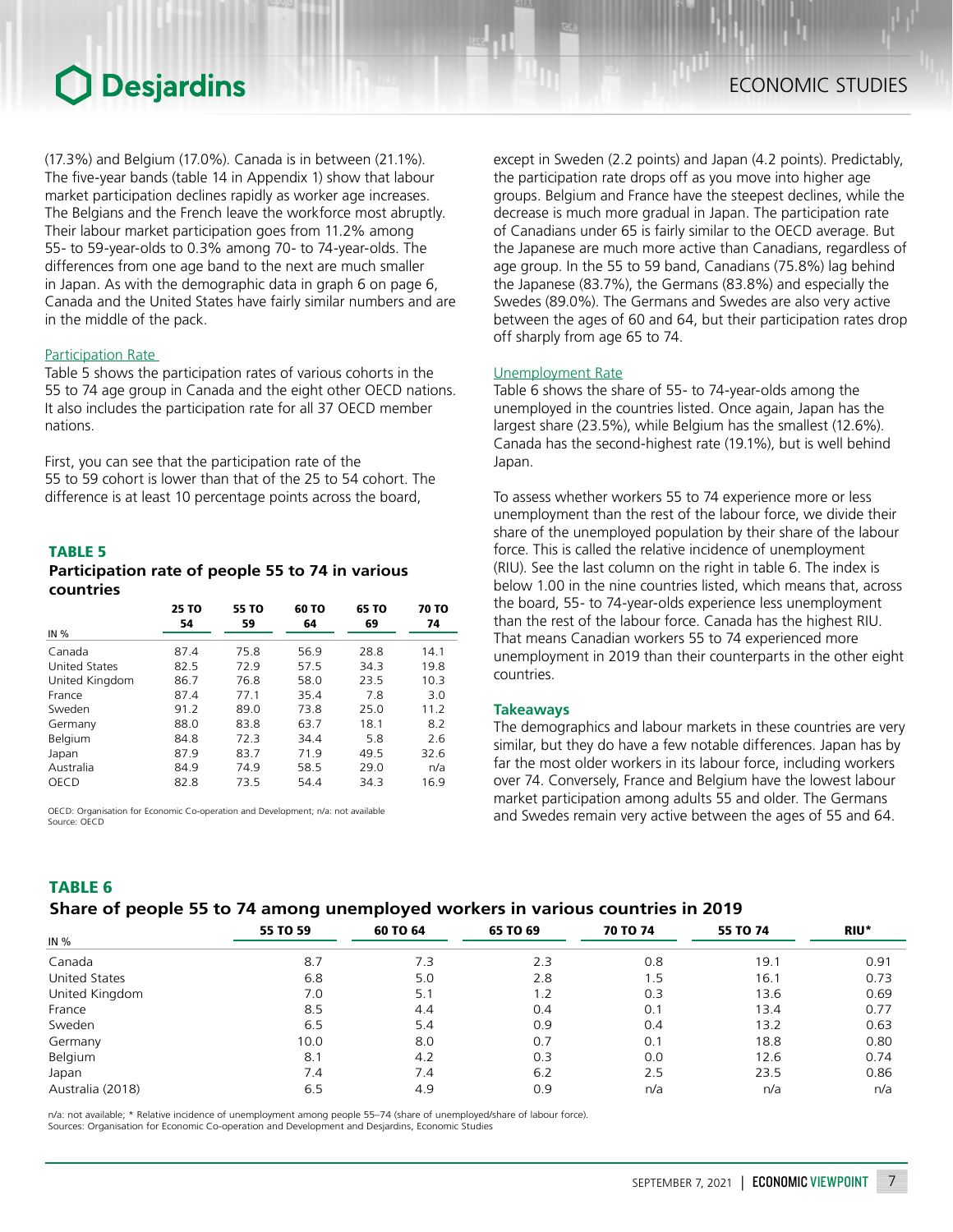By most measures, Canada falls in the middle, but it does have a high unemployment rate among workers 55 to 74. And while the participation rate of Canadians 55 and older has risen in recent decades, it's still below that of other countries in all age bands, which means there's still room for improvement in this area, especially for the over 64 group.

### **The 55+ Job Market in Canada's Provinces**

### Participation Rate

Graphs 7 and 8 show the participation rates of people 15 and older and adults 55 and up in Canada's provinces in 2019.15 Nationwide, the participation rate of adults 55 and up (37.9%) is well below that of the entire population 15 and older (65.6%). Canadian women 55 and older are less active in the labour market (32.3%) than men their age (44.0%). For more details, see table 15 in Appendix 1. However, the gender gap isn't specific to this age group. It's basically the same among all workers 15 and older.

#### GRAPH 7

Canada: In 2019, the participation rate of those 15 and older ranged from 58.1% to 70.9% depending on the province



Sources: Statistics Canada and Desjardins, Economic Studies

#### GRAPH 8

Canada: In 2019, the participation rate of those 55 and older fluctuated between 31.9% and 44.6%



Sources: Statistics Canada and Desjardins, Economic Studies

<sup>15</sup> Statistics Canada doesn't publish detailed information on the labour force in Canada's territories (Yukon, Northwest Territories, Nunavut).

Graph 8 shows the differences across provinces in the participation rates of residents 55 and older. The biggest gap is between Newfoundland and Labrador (31.9%) and Alberta (44.6%). In most other provinces, the participation rate doesn't depart much from the Canadian average (37.9%). The participation rates in Quebec (34.7%) and Ontario (36.6%) are slightly below the national average.

Table 7 shows that the participation rate drops off precipitously as you move up the age bands. The decline is steeper in Quebec and in the Atlantic provinces other than Prince Edward Island. Conversely, in Saskatchewan and Alberta, the participation rates for the 65 to 69 and the 70+ bands are well above the rate for Canada as a whole.

#### Employment Rate

For any group, the employment rate is the number of people who are employed expressed as a percentage of the total number of people in that group. The difference between the employment rate and the participation rate is the number of people out of work.

The takeaways from table 8 on page 9 are similar to those for table 7 in terms of provincial trends and the gender gap. Aside from Prince Edward Island, the employment rate generally trends upward as we move from east to west to Alberta. The rate is lower in British Columbia, but is still above the Canadian average. These trends hold true for adults 55+ and all people 15 and older.

#### Unemployment Rate

For any group, the unemployment rate is the number of people who are out of work expressed as a percentage of the group's labour force.

### TABLE 7

## *Participation rate by age group in 2019*

| IN $%$                  | 55 TO<br>59 | 60 TO<br>64 | 65 TO<br>69 | $70+*$ |
|-------------------------|-------------|-------------|-------------|--------|
|                         |             |             |             |        |
| Canada                  | 75.4        | 56.1        | 28.2        | 8.0    |
| Newfoundland & Labrador | 69.3        | 47.7        | 21.3        | 5.3    |
| Prince Edward Island    | 77.3        | 64.0        | 33.3        | 10.2   |
| Nova Scotia             | 70.8        | 51.4        | 23.9        | 6.7    |
| New Brunswick           | 72.5        | 53.3        | 21.6        | 7.2    |
| Quebec                  | 75.3        | 515         | 23.4        | 6.1    |
| Ontario                 | 74.8        | 57.4        | 28.7        | 8.3    |
| Manitoba                | 775         | 56.7        | 29.2        | 8.7    |
| Saskatchewan            | 78.7        | 60.8        | 36.4        | 12.1   |
| Alberta                 | 77.7        | 62.5        | 36.3        | 10.5   |
| <b>British Columbia</b> | 76.2        | 57.4        | 30.5        | 8.6    |

\* Separate data are not published for the 70 to 74 age group. Sources: Statistics Canada and Desjardins, Economic Studi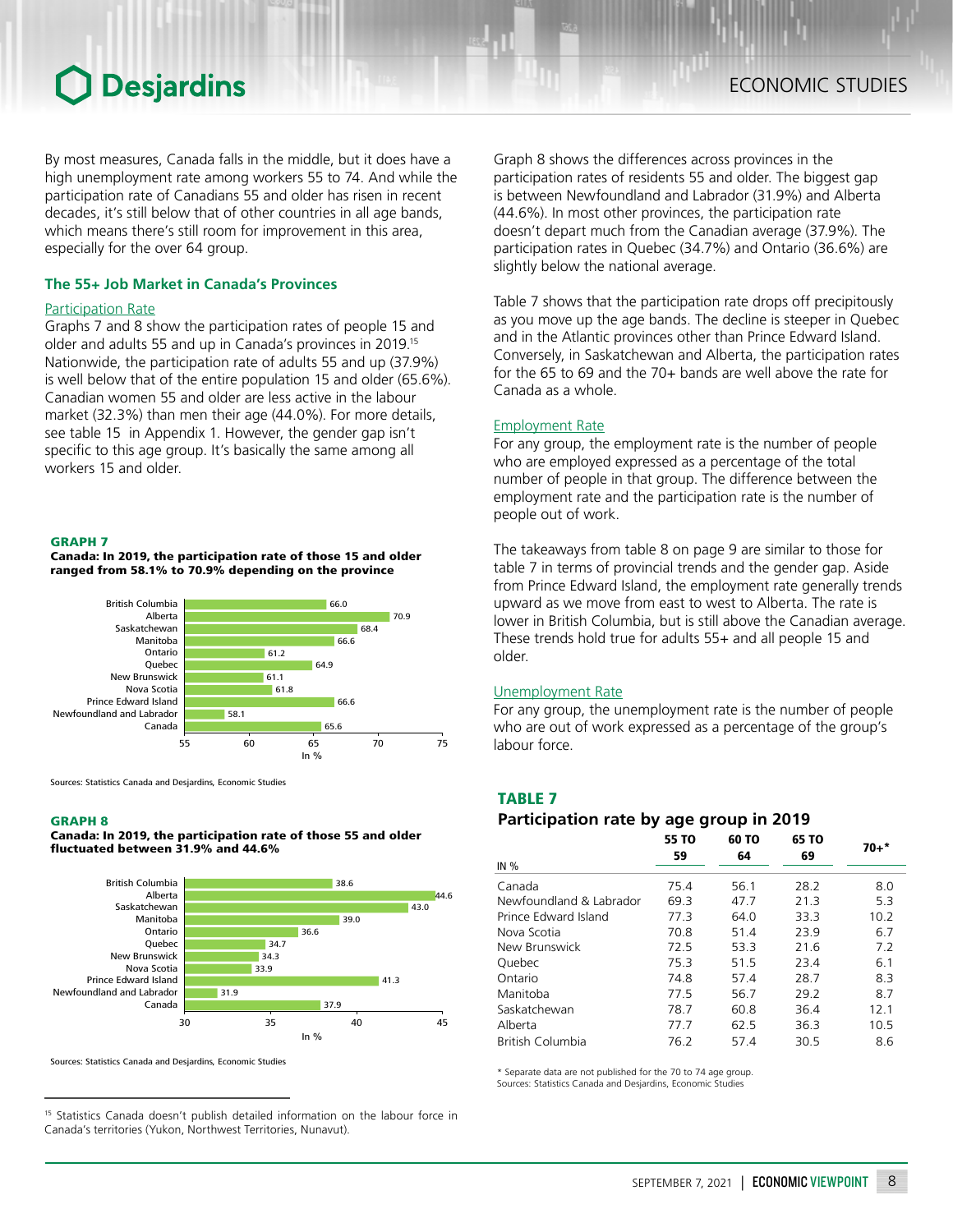## TABLE 8

### *Employment rate of Canadians by province in 2019*

|                         | <b>MALES AND FEMALES</b> |       | <b>MALES</b> |       | <b>FEMALES</b> |       |
|-------------------------|--------------------------|-------|--------------|-------|----------------|-------|
| IN $%$                  | $15+$                    | $55+$ | $15+$        | $55+$ | $15+$          | $55+$ |
| Canada                  | 61.9                     | 35.9  | 65.8         | 41.6  | 58.0           | 30.8  |
| Newfoundland & Labrador | 50.9                     | 27.3  | 53.3         | 31.3  | 48.6           | 23.5  |
| Prince Edward Island    | 60.8                     | 37.0  | 63.1         | 41.5  | 58.6           | 32.9  |
| Nova Scotia             | 57.2                     | 31.6  | 59.2         | 35.7  | 55.3           | 28.0  |
| New Brunswick           | 56.2                     | 31.1  | 58.6         | 35.5  | 53.9           | 27.1  |
| Quebec                  | 61.5                     | 32.9  | 64.7         | 38.4  | 58.4           | 27.9  |
| Ontario                 | 61.2                     | 36.6  | 65.5         | 42.5  | 57.1           | 31.3  |
| Manitoba                | 63.0                     | 37.6  | 67.9         | 44.2  | 58.2           | 31.5  |
| Saskatchewan            | 64.6                     | 41.3  | 69.7         | 48.5  | 59.5           | 34.6  |
| Alberta                 | 66.0                     | 41.4  | 70.6         | 47.2  | 61.4           | 36.0  |
| British Columbia        | 62.9                     | 36.9  | 66.7         | 42.2  | 59.2           | 32.1  |

Sources: Statistics Canada and Desjardins, Economic Studies

## TABLE 9

## *Unemployment rate of Canadians by province in 2019*

|                         | <b>MALES AND FEMALES</b> |       | <b>MALES</b> |       | <b>FEMALES</b> |       |
|-------------------------|--------------------------|-------|--------------|-------|----------------|-------|
| IN $%$                  | $15+$                    | $55+$ | $15+$        | $55+$ | $15+$          | $55+$ |
| Canada                  | 5.7                      | 5.1   | 6.1          | 5.4   | 5.3            | 4.7   |
| Newfoundland & Labrador | 12.3                     | 14.5  | 14.3         | 16.9  | 9.9            | 11.3  |
| Prince Edward Island    | 8.8                      | 10.6  | 10.6         | 12.7  | 6.5            | 8.1   |
| Nova Scotia             | 7.4                      | 6.6   | 8.5          | 7.4   | 6.3            | 5.6   |
| New Brunswick           | 8.1                      | 9.4   | 9.6          | 10.7  | 6.5            | 7.9   |
| Quebec                  | 5.1                      | 5.2   | 5.7          | 5.6   | 4.5            | 4.7   |
| Ontario                 | 5.6                      | 4.2   | 5.8          | 4.2   | 5.5            | 4.2   |
| Manitoba                | 5.3                      | 3.7   | 5.9          | 3.9   | 4.8            | 3.4   |
| Saskatchewan            | 5.6                      | 3.8   | 5.6          | 3.7   | 5.5            | 3.9   |
| Alberta                 | 7.0                      | 7.2   | 7.6          | 8.4   | 6.2            | 5.7   |
| British Columbia        | 4.7                      | 4.2   | 4.7          | 4.2   | 4.7            | 4.3   |

Sources: Statistics Canada and Desjardins, Economic Studies

As you can see in table 9, in 2019, Canadian workers 55 and older experienced slightly less unemployment (5.1%) than all workers 15 and older (5.7%). This could be because older workers are more likely to leave the labour market if they have little hope of finding a job that meets their expectations. Moreover, the unemployment rate for women 55 and older was lower than that of men in the same age group in nearly all provinces, except for Saskatchewan and British Columbia, where their unemployment rate was slightly higher than men's.

Quebec had an unemployment rate of 5.2% among those 55 and older, very close to the Canadian average. The Atlantic provinces all had unemployment rates above the Canadian average for this age group, with Newfoundland and Labrador the highest at 14.5%. There, the high unemployment rate among adults 55+ could be partly due to the ups and downs in the oil sector. These factors could also explain the relatively high unemployment rate among adults 55 and older in Alberta (7.2%).

### **Summary**

Adults 55 and older are generally more active in the job market in the Western provinces than in the Atlantic provinces. Quebecers and Ontarians in this age group fall somewhere in the middle. But Prince Edward Island differs from the other Atlantic provinces in some respects. What's more, the labour market participation of people 55 and older is slightly lower in British Columbia than in the Prairie provinces, although it's higher than it is in Central Canada and the Atlantic provinces.

As in the countries featured above, women 55 and older are less active in the labour market than men their age, regardless of province.

### **Adults 55+: A Large Share of the Labour Force**

Over the past few decades, Canada's population has aged as a result of lower fertility and increased longevity. This is true everywhere, but especially in Quebec and the Atlantic provinces.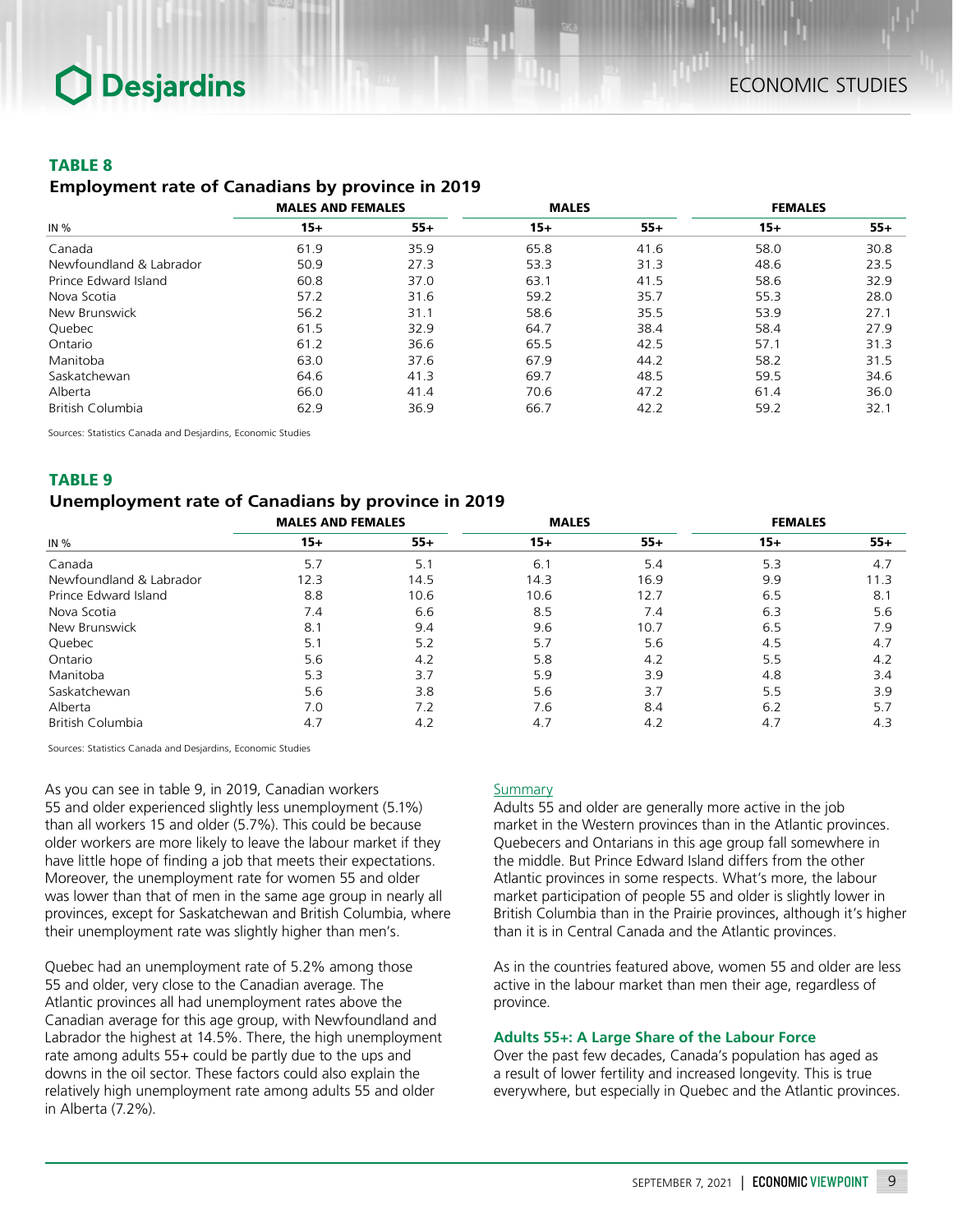Due to demographic changes, Canadian workers 55 and older now account for a larger share of the labour force than they did ten years ago. And in a generational shift, older workers are now staying on the job longer or seeking out new job opportunities. This is a welcome trend because it helps ease the labour shortage in several sectors of the economy. It also reduces the pressure on public finances and pension plans from the aging of the population.

While older Canadian workers have extended their working lives substantially over the past twenty years, other countries, including Japan, Germany, Sweden and the United States, have shown it's possible to delay retirement even longer. This

### **BOX**

### **2020: Preliminary Findings on the Impacts of the Pandemic**

It's too soon to say definitively how the COVID-19 pandemic affected the labour force participation of adults 55 and older, but we do have some early indications.

Like people 15 and older, adults 55+ saw their participation rate decline last year in Canada. The decline was 1.5 percentage points for the first group and 1.1 for the second. For adults 55 and older, the biggest declines were in Newfoundland and Labrador (-3.4 points), Alberta (-2.8) and Saskatchewan (-2.4). Unsurprisingly, these are the biggest oil-producing provinces, and oil prices temporarily collapsed due to the global economic recession.

### TABLE 10

## *Canada: Participation rate in 2019 and 2020*

|                            | $15+$ | $55+$  |  |
|----------------------------|-------|--------|--|
| IN % (EXCEPT IF INDICATED) |       |        |  |
| 2019                       | 65.6  | 379    |  |
| 2020                       | 64.1  | 36.8   |  |
| Variation (in % points)    | $-15$ | $-1$ 1 |  |

Sources: Statistics Canada and Desjardins, Economic Studies

The employment rate declined even more than the participation rate. It fell 3.9 percentage points for people 15 and older and 2.0 percentage points for adults 55+. Once again, Newfoundland and Labrador (-3.9 points), Alberta (-3.9) and Saskatchewan (-3.2) saw the biggest declines among adults 55 and older.

The unemployment rate rose in both age categories. It increased 3.8 percentage points for people 15 and older and 2.8 points for adults 55+. Five provinces recorded increases greater than or equal to the Canadian average for adults 55 and older. They were Newfoundland and Labrador (+3.7 percentage points), Quebec, Alberta and British Columbia (+3.3 percentage points) and Ontario (+2.8 percentage points).

means many Canadians 55 and older may have to learn the new technologies and ways of working that are transforming workplaces.

Adapting can bring uncertainty and require an investment of time and money, prompting workers with a big enough nest egg to retire. In recent years, some governments have introduced tax incentives to retain older workers. But given the labour shortage and the impact the pandemic may have had on older workers' desire to stay in the workforce (box), new incentives may be needed.

TABLE 11

### *Canada: Employment rate in 2019 and 2020*

|                            | $15+$ | $55+$ |  |
|----------------------------|-------|-------|--|
| IN % (EXCEPT IF INDICATED) |       |       |  |
| 2019                       | 619   | 35.9  |  |
| 2020                       | 58.0  | 339   |  |
| Variation (in % points)    | $-39$ | $-20$ |  |

Sources: Statistics Canada and Desjardins, Economic Studies

## TABLE 12

## *Canada: Unemployment rate in 2019 and 2020*

|                            | 15+ | $55+$ |
|----------------------------|-----|-------|
| IN % (EXCEPT IF INDICATED) |     |       |
| 2019                       | 5.7 | 5.1   |
| 2020                       | 95  | 7 Q   |
| Variation (in % points)    | 38  | 28    |

Sources: Statistics Canada and Desjardins, Economic Studies

What's the takeaway? The economic slowdown didn't leave the 55+ cohort unscathed. Their participation and employment rates fell in 2020, reversing a long upward trend. Meanwhile the unemployment rate rose. It'll be interesting to see how long it takes to return to pre-pandemic levels. But adults 55 and older still fared better than the 15+ group. Young people make up a large share of the workforce in retail and hospitality, and the pandemic hit these sectors especially hard. The pandemic may have pushed workers and job seekers 55 and older out of the labour force. But at the time of writing, the national employment rate has not quite returned to its February 2020 level, and many sectors are reporting a labour shortage. This could encourage adults 55 and older to stay in their current jobs, start new careers or rejoin the workforce.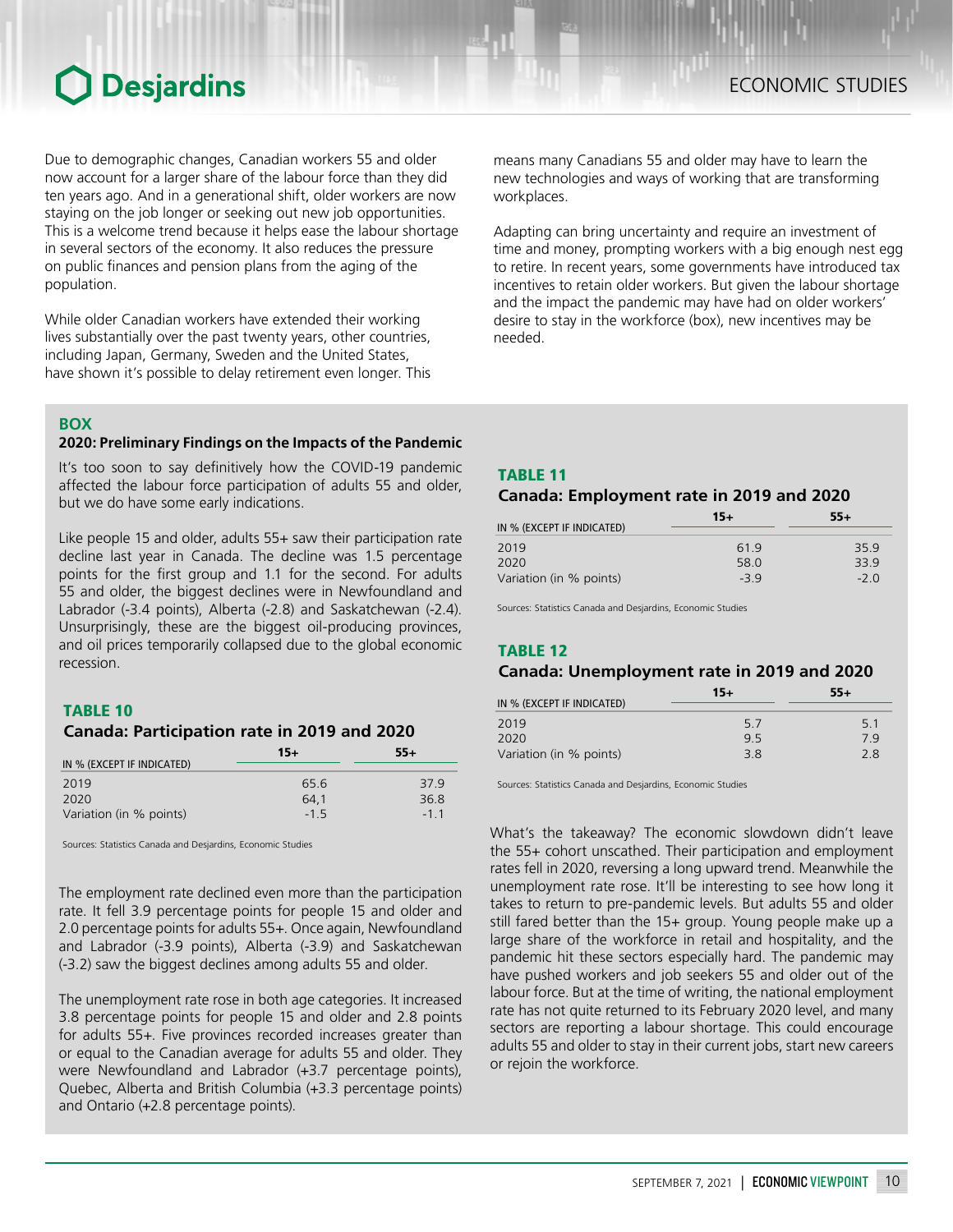## Appendix 1

## TABLE 13

## *Share of the population 55 to 74 in various countries*

| AS A % OF THE TOTAL POPULATION | 55 TO 59 | 60 TO 64 | 65 TO 69 | <b>70 TO 74</b> | 55 TO 74 |  |
|--------------------------------|----------|----------|----------|-----------------|----------|--|
|                                |          |          |          |                 |          |  |
| Canada                         | 8.7      | 8.0      | 6.7      | 5.5             | 28.9     |  |
| <b>United States</b>           | 8.3      | 8.0      | 6.7      | 5.4             | 28.4     |  |
| United Kingdom                 | 8.2      | 7.0      | 6.3      | 6.2             | 27.7     |  |
| France                         | 8.0      | 7.6      | 7.2      | 6.2             | 29.0     |  |
| Sweden                         | 8.1      | 7.6      | 7.3      | 7.5             | 30.5     |  |
| Germany                        | 9.5      | 7.9      | 6.8      | 5.0             | 29.2     |  |
| Belgium                        | 8.4      | 7.6      | 6.5      | 5.7             | 28.2     |  |
| Japan                          | 6.9      | 6.8      | 8.0      | 7.7             | 29.4     |  |
| Australia                      | 7.5      | 6.7      | 6.0      | n/a             | n/a      |  |

n/a: not available

Sources: Organisation for Economic Co-operation and Development and Desjardins, Economic Studies

## TABLE 14

## *Share of workers 55 to 74 in the labour force in various countries*

|                      | 55 TO 59 | 60 TO 64 | 65 TO 69 | <b>70 TO 74</b> | 55 TO 74 |  |
|----------------------|----------|----------|----------|-----------------|----------|--|
| IN %                 |          |          |          |                 |          |  |
| Canada               | 10.1     | 6.9      | 2.9      | 1.2             | 21.1     |  |
| <b>United States</b> | 9.6      | 7.2      | 3.6      | 1.7             | 22.1     |  |
| United Kingdom       | 9.9      | 6.4      | 2.3      | 1.0             | 19.6     |  |
| France               | 11.2     | 4.8      | 1.0      | 0.3             | 17.3     |  |
| Sweden               | 9.9      | 7.6      | 2.5      | 1.1             | 21.1     |  |
| Germany              | 12.8     | 8.1      | 2.0      | 0.7             | 23.6     |  |
| Belgium              | 11.2     | 4.8      | 0.7      | 0.3             | 17.0     |  |
| Japan                | 9.4      | 7.4      | 6.4      | 4.1             | 27.3     |  |
| Australia            | 8.5      | 5.9      | 2.6      | n/a             | n/a      |  |

n/a: not available; \* Relative participation rate of people 55 to 69 (share of the labour force/share of total population). Sources: Organisation for Economic Co-operation and Development and Desjardins, Economic Studies

## TABLE 15 *Participation rate of Canadians by province in 2019*

| IN $%$                  | <b>MALES AND FEMALES</b> |       | <b>MALES</b> |       | <b>FEMALES</b> |       |
|-------------------------|--------------------------|-------|--------------|-------|----------------|-------|
|                         | $15+$                    | $55+$ | $15+$        | $55+$ | $15+$          | $55+$ |
| Canada                  | 65.6                     | 37.9  | 70.1         | 44.0  | 61.3           | 32.3  |
| Newfoundland & Labrador | 58.1                     | 31.9  | 62.3         | 37.7  | 54.0           | 26.5  |
| Prince Edward Island    | 66.6                     | 41.3  | 70.7         | 47.6  | 62.7           | 35.7  |
| Nova Scotia             | 61.8                     | 33.9  | 64.7         | 38.6  | 59.0           | 29.7  |
| New Brunswick           | 61.1                     | 34.3  | 64.8         | 39.7  | 57.7           | 29.3  |
| Quebec                  | 64.9                     | 34.7  | 68.6         | 40.6  | 61.1           | 29.3  |
| Ontario                 | 61.2                     | 36.6  | 65.5         | 42.5  | 57.1           | 31.3  |
| Manitoba                | 66.6                     | 39.0  | 72.1         | 46.0  | 61.1           | 32.6  |
| Saskatchewan            | 68.4                     | 43.0  | 73.8         | 50.4  | 63.0           | 36.0  |
| Alberta                 | 70.9                     | 44.6  | 76.4         | 51.5  | 65.5           | 38.1  |
| British Columbia        | 66.0                     | 38.6  | 70.0         | 44.1  | 62.1           | 33.5  |

Sources: Statistics Canada and Desjardins, Economic Studies